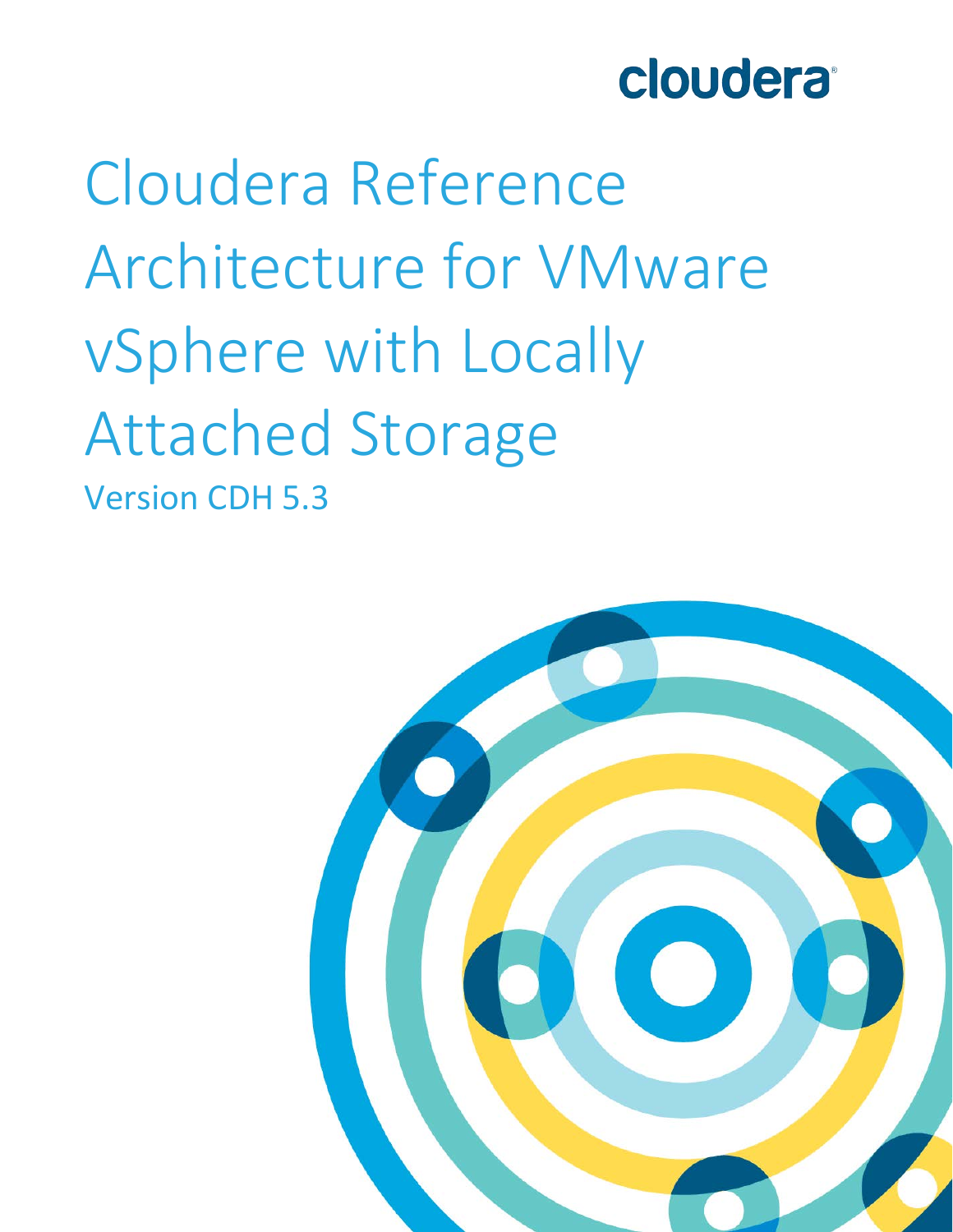### **Important Notice**

© 2010-2016 Cloudera, Inc. All rights reserved.

Cloudera, the Cloudera logo, Cloudera Impala, Impala, and any other product or service names or slogans contained in this document, except as otherwise disclaimed, are trademarks of Cloudera and its suppliers or licensors, and may not be copied, imitated or used, in whole or in part, without the prior written permission of Cloudera or the applicable trademark holder.

Hadoop and the Hadoop elephant logo are trademarks of the Apache Software Foundation. All other trademarks, registered trademarks, product names and company names or logos mentioned in this document are the property of their respective owners. Reference to any products, services, processes or other information, by trade name, trademark, manufacturer, supplier or otherwise does not constitute or imply endorsement, sponsorship or recommendation thereof by us.

Complying with all applicable copyright laws is the responsibility of the user. Without limiting the rights under copyright, no part of this document may be reproduced, stored in or introduced into a retrieval system, or transmitted in any form or by any means (electronic, mechanical, photocopying, recording, or otherwise), or for any purpose, without the express written permission of Cloudera.

Cloudera may have patents, patent applications, trademarks, copyrights, or other intellectual property rights covering subject matter in this document. Except as expressly provided in any written license agreement from Cloudera, the furnishing of this document does not give you any license to these patents, trademarks copyrights, or other intellectual property.

The information in this document is subject to change without notice. Cloudera shall not be liable for any damages resulting from technical errors or omissions which may be present in this document, or from use of this document.

**Cloudera, Inc. 1001 Page Mill Road, Building 2 Palo Alto, CA 94304-1008 [info@cloudera.com](mailto:info@cloudera.com) US: 1-888-789-1488 Intl: 1-650-843-0595 [www.cloudera.com](http://www.cloudera.com/)**

**Release Information**

Date: February 12, 2015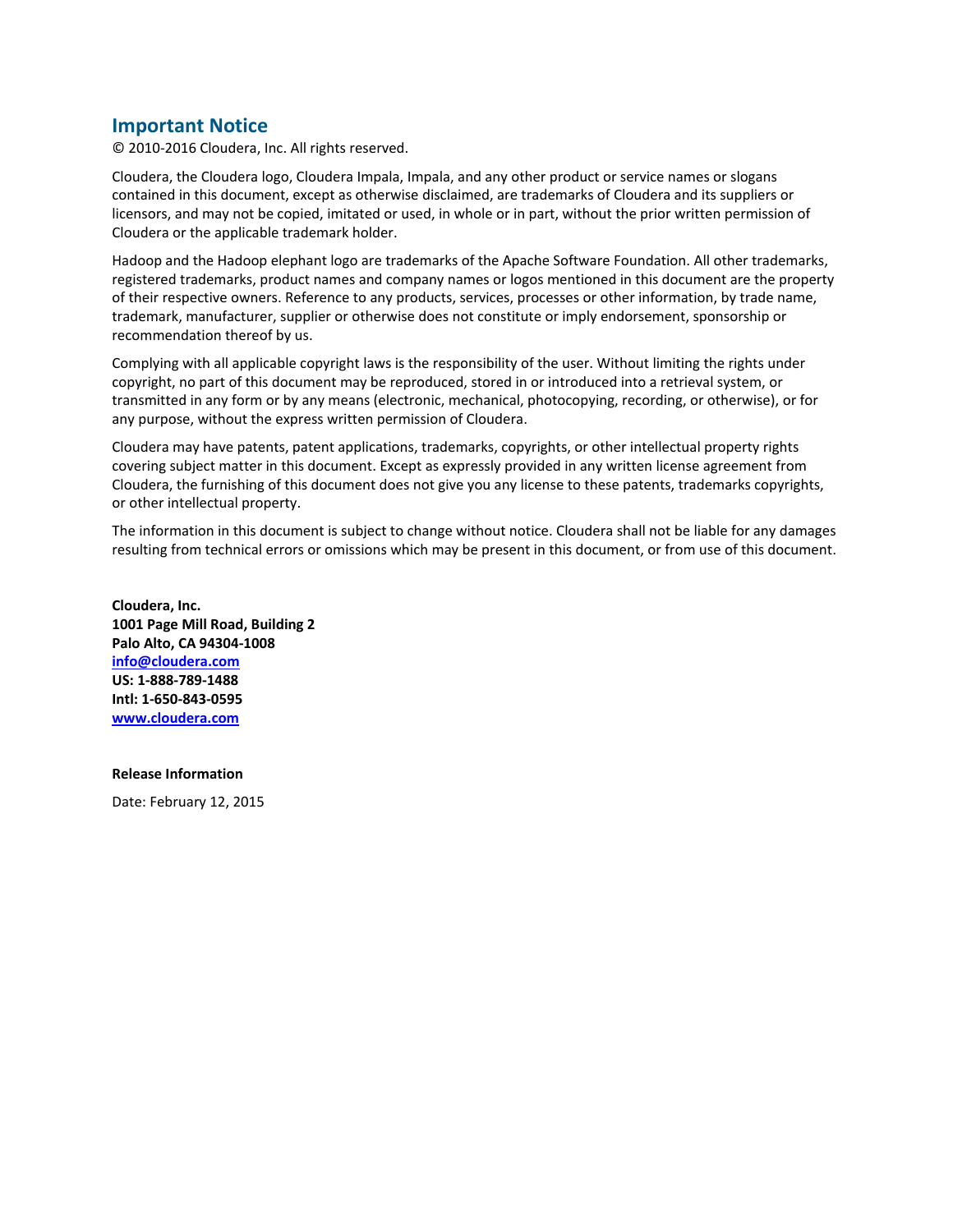# **Table of Contents**

| VMware-Based Infrastructure with Direct Attached Storage for HDFS  3 |  |
|----------------------------------------------------------------------|--|
|                                                                      |  |
|                                                                      |  |
|                                                                      |  |
|                                                                      |  |
|                                                                      |  |
|                                                                      |  |
|                                                                      |  |
|                                                                      |  |
|                                                                      |  |
|                                                                      |  |
|                                                                      |  |
|                                                                      |  |
|                                                                      |  |
|                                                                      |  |
|                                                                      |  |
|                                                                      |  |
|                                                                      |  |
|                                                                      |  |
|                                                                      |  |
|                                                                      |  |
|                                                                      |  |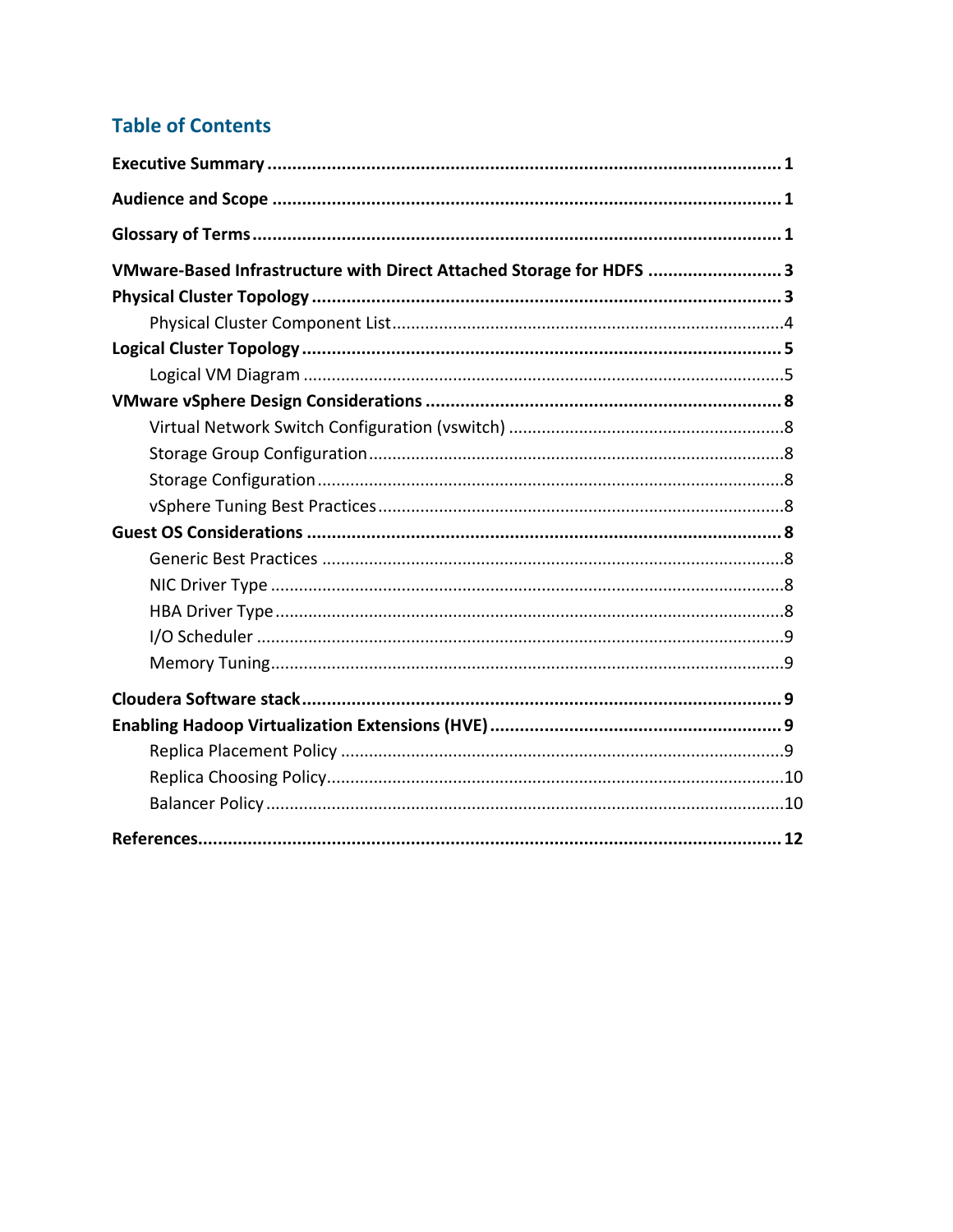# <span id="page-3-0"></span>**Executive Summary**

This document covers the architecture for running Cloudera Enterprise on VMware vSphere®-based infrastructure with locally attached Storage.

**NOTE: This is a work in progress and details will change as software versions and capabilities change.**

# <span id="page-3-1"></span>**Audience and Scope**

This guide is for IT architects who are responsible for the design and deployment of virtualized infrastructure in the data center, as well as for Hadoop administrators and architects who will be data center architects or engineers and/or collaborate with specialists in that space.

This document describes Cloudera recommendations on the following topics:

- Data network considerations
- Virtualization hardware/platform considerations
- Virtualization strategy for the Cloudera software stack

# <span id="page-3-2"></span>**Glossary of Terms**

| <b>Term</b>              | <b>Description</b>                                                                                                                                                                                                                                                                                                                                                                                                                                                                                                  |
|--------------------------|---------------------------------------------------------------------------------------------------------------------------------------------------------------------------------------------------------------------------------------------------------------------------------------------------------------------------------------------------------------------------------------------------------------------------------------------------------------------------------------------------------------------|
| <b>DataNode</b>          | Worker nodes of the cluster to which the HDFS data is written.                                                                                                                                                                                                                                                                                                                                                                                                                                                      |
| <b>DRS</b>               | Distributed Resource Scheduler (this is the software that controls movement of VMs and<br>storage on a vSphere cluster)                                                                                                                                                                                                                                                                                                                                                                                             |
| <b>HBA</b>               | Host bus adapter. An I/O controller that is used to interface a host with storage devices.                                                                                                                                                                                                                                                                                                                                                                                                                          |
| <b>HDD</b>               | Hard disk drive.                                                                                                                                                                                                                                                                                                                                                                                                                                                                                                    |
| <b>HDFS</b>              | Hadoop Distributed File System.                                                                                                                                                                                                                                                                                                                                                                                                                                                                                     |
| <b>High Availability</b> | Configuration that addresses availability issues in a cluster. In a standard configuration, the<br>NameNode is a single point of failure (SPOF). Each cluster has a single NameNode, and if<br>that machine or process became unavailable, the cluster as a whole is unavailable until the<br>NameNode is either restarted or brought up on a new host. The secondary NameNode does<br>not provide failover capability.<br>High availability enables running two NameNodes in the same cluster: the active NameNode |
|                          | and the standby NameNode. The standby NameNode allows a fast failover to a new<br>NameNode in case of machine crash or planned maintenance.                                                                                                                                                                                                                                                                                                                                                                         |
| <b>HVE</b>               | Hadoop Virtualization Extensions - this is what enables proper placement of data blocks and<br>scheduling of YARN jobs in a Virtualized Environment wherein, multiple copies of any single<br>block of data or YARN jobs (don't get placed/scheduled on VMs that reside on the same<br>hypervisor host). The YARN component of HVE is still work in progress and won't be<br>supported in CDH 5.3 (YARN-18). The HDFS component is supported in CDH 5.3.                                                            |
| <b>JBOD</b>              | Just a Bunch of Disks (this is in contrast to Disks configured via software or hardware RAID<br>with striping and redundancy mechanisms for data protection)                                                                                                                                                                                                                                                                                                                                                        |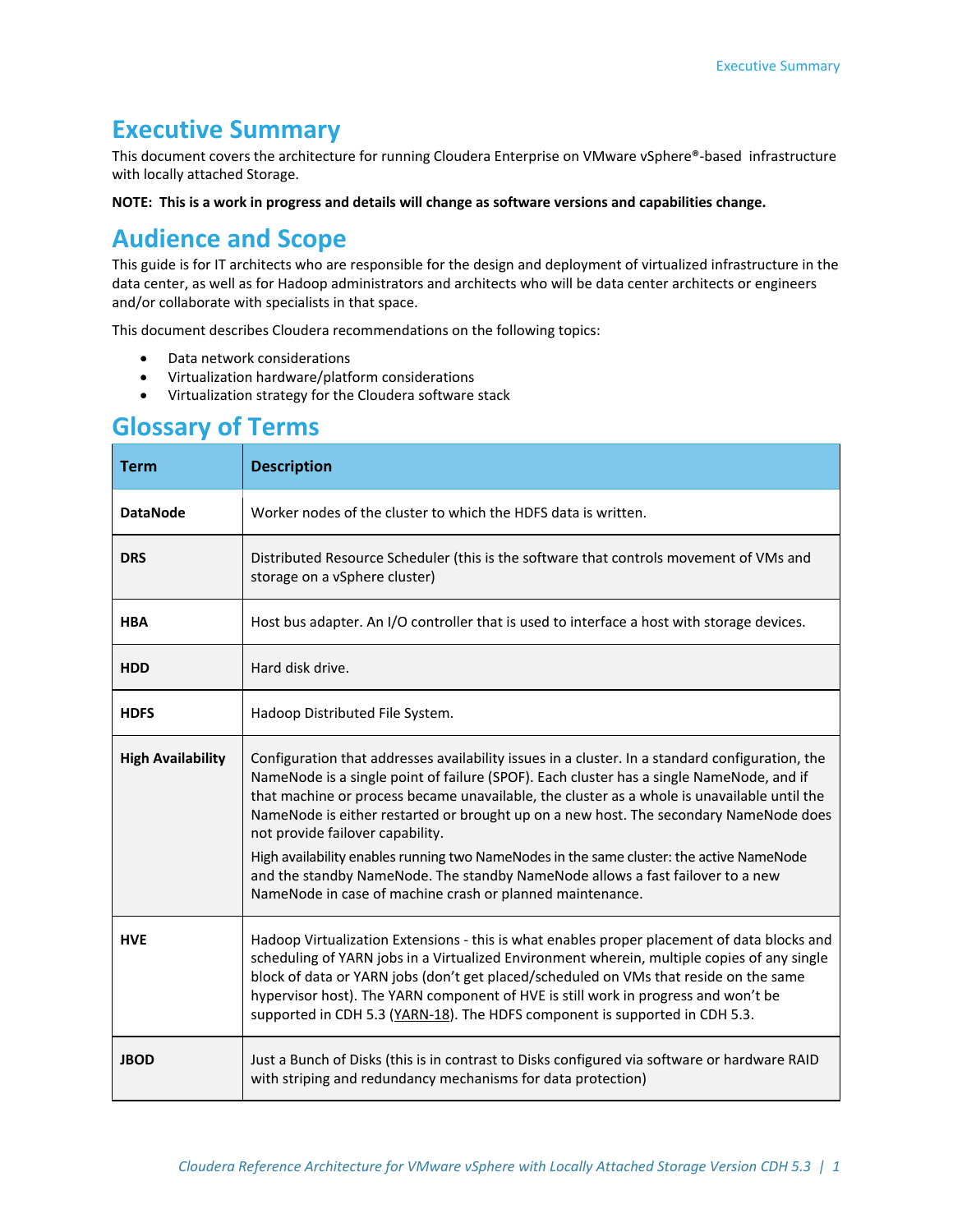| <b>Job History Server</b> | Process that archives job metrics and metadata. One per cluster.                                                                                                                                                                                                                                                                                                                                                                                                                                                                                                           |  |  |
|---------------------------|----------------------------------------------------------------------------------------------------------------------------------------------------------------------------------------------------------------------------------------------------------------------------------------------------------------------------------------------------------------------------------------------------------------------------------------------------------------------------------------------------------------------------------------------------------------------------|--|--|
| <b>LBT</b>                | Load-based teaming. - this is a teaming (LBT) policy that is traffic-load-aware and ensures<br>physical NIC capacity in a NIC team is optimized.                                                                                                                                                                                                                                                                                                                                                                                                                           |  |  |
| <b>LUN</b>                | Logical unit number. Logical units allocated from a storage array to a host. This looks like a<br>SCSI disk to the host, but it is only a logical volume on the storage array side.                                                                                                                                                                                                                                                                                                                                                                                        |  |  |
| <b>NameNode</b>           | The metadata master of HDFS essential for the integrity and proper functioning of the<br>distributed filesystem.                                                                                                                                                                                                                                                                                                                                                                                                                                                           |  |  |
| <b>NIC</b>                | Network interface card.                                                                                                                                                                                                                                                                                                                                                                                                                                                                                                                                                    |  |  |
| <b>NIOC</b>               | Network I/O Control.                                                                                                                                                                                                                                                                                                                                                                                                                                                                                                                                                       |  |  |
| NodeManager               | The process that starts application processes and manages resources on the DataNodes.                                                                                                                                                                                                                                                                                                                                                                                                                                                                                      |  |  |
| <b>NUMA</b>               | Non-uniform memory access. Addresses memory access latency in multi-socket servers,<br>where memory that is remote to a core (that is, local to another socket) needs to be<br>accessed. This is typical of SMP (symmetric multiprocessing) systems, and there are several<br>strategies to optimize applications and operating systems. vSphere can be optimized for<br>NUMA. It can also present the NUMA architecture to the virtualized guest OS, which can<br>then leverage it to optimize memory access. This is called vNUMA.                                       |  |  |
| <b>PDU</b>                | Power distribution unit.                                                                                                                                                                                                                                                                                                                                                                                                                                                                                                                                                   |  |  |
| QJM<br>QJN                | Quorum Journal Manager. Provides a fencing mechanism for high availability in a Hadoop<br>cluster. This service is used to distribute HDFS edit logs to multiple hosts (at least three are<br>required) from the active NameNode. The standby NameNode reads the edits from the<br>JournalNodes and constantly applies them to its own namespace. In case of a failover, the<br>standby NameNode applies all of the edits from the JournalNodes before promoting itself<br>to the active state.<br>Quorum JournalNodes. Nodes on which the journal services are installed. |  |  |
| <b>RDM</b>                | Raw device mappings. Used to configure storage devices (usually logical unit numbers<br>(LUNs)) directly to virtual machines running on vSphere.                                                                                                                                                                                                                                                                                                                                                                                                                           |  |  |
| <b>RM</b>                 | ResourceManager. The resource management component of YARN. This initiates application<br>startup and controls scheduling on the DataNodes of the cluster (one instance per cluster).                                                                                                                                                                                                                                                                                                                                                                                      |  |  |
| <b>SAN</b>                | Storage area network.                                                                                                                                                                                                                                                                                                                                                                                                                                                                                                                                                      |  |  |
| <b>SIOC</b>               | Storage I/O Control.                                                                                                                                                                                                                                                                                                                                                                                                                                                                                                                                                       |  |  |
| <b>ToR</b>                | Top of rack.                                                                                                                                                                                                                                                                                                                                                                                                                                                                                                                                                               |  |  |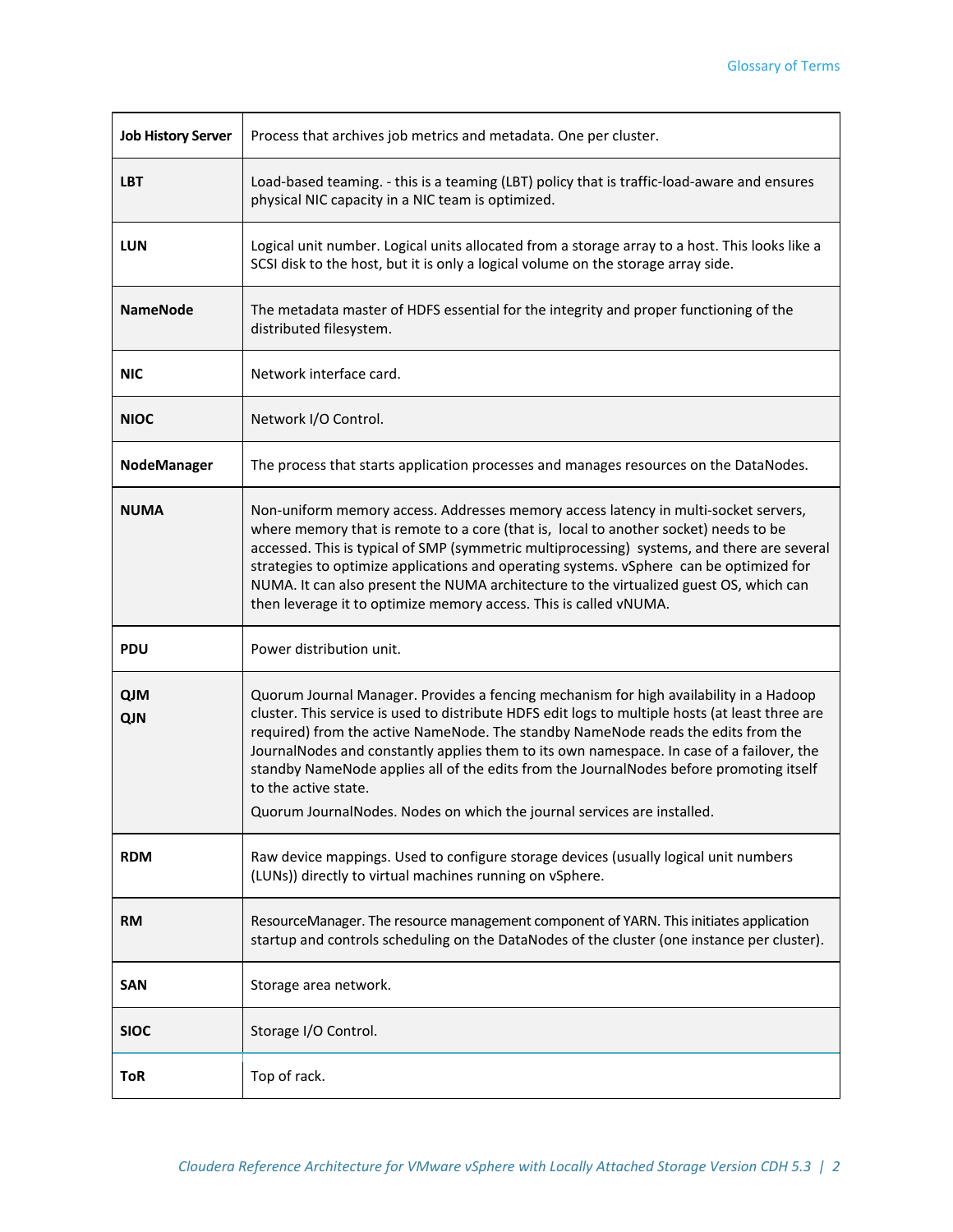| <b>VM</b> | Virtual machine.                                                                                                                                     |
|-----------|------------------------------------------------------------------------------------------------------------------------------------------------------|
| vMotion   | VMware term for live migration of virtual machines across physical hosts.                                                                            |
| <b>ZK</b> | Zookeeper. A centralized service for maintaining configuration information, naming, and<br>providing distributed synchronization and group services. |

# <span id="page-5-0"></span>**VMware-Based Infrastructure with Direct Attached Storage for HDFS**

The storage subsystem described in this section is completely local (direct attached storage) on each vSphere host, and the VMs access the disks by one-to-one mapping of physical disks to vSphere VMFS virtual disks, or by raw device mappings (RDMs).

## <span id="page-5-1"></span>**Physical Cluster Topology**

**Figure 1**



Rack A1R1

Rack A1R2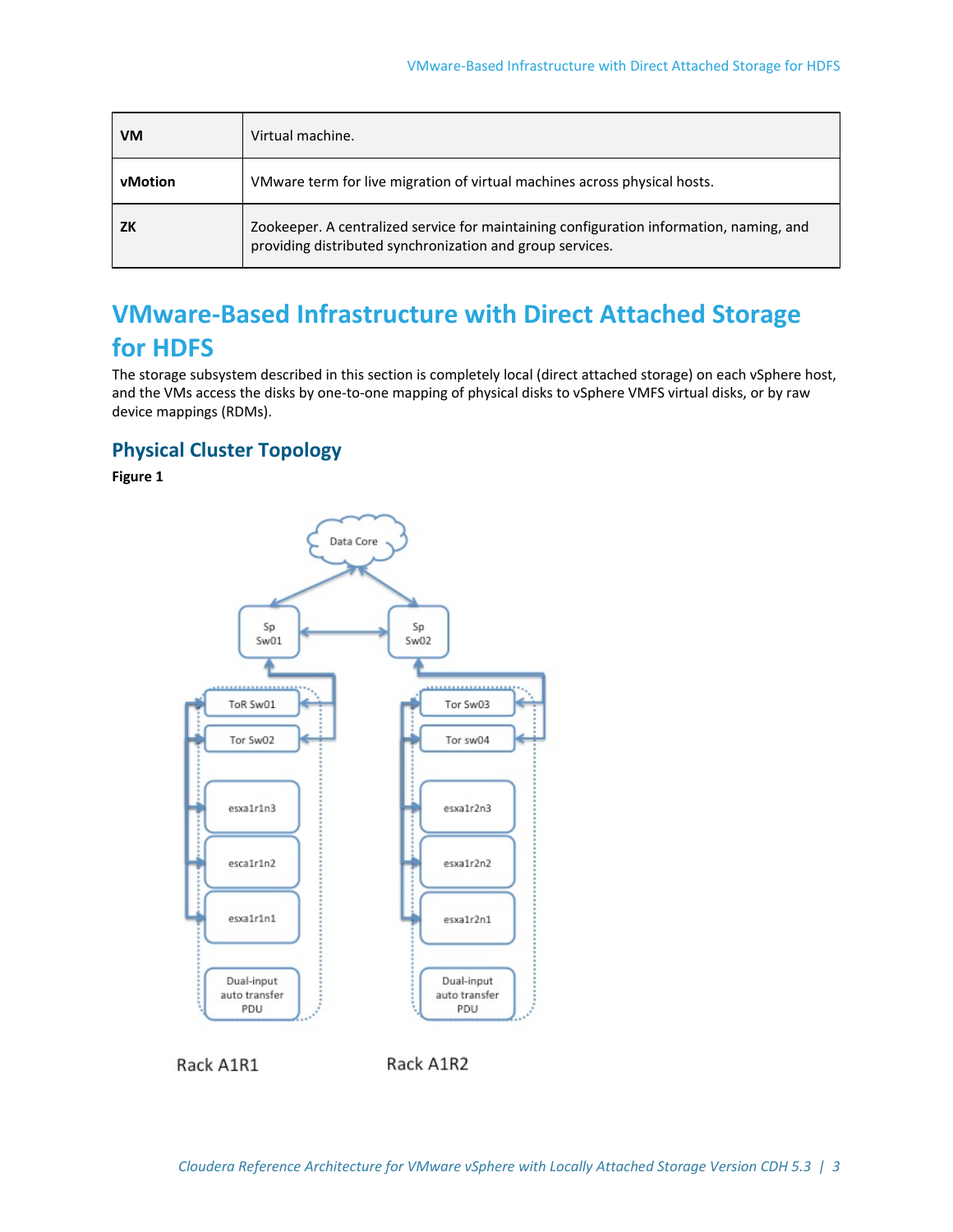## <span id="page-6-0"></span>**Physical Cluster Component List**

**Table 1**

| <b>Component</b>                        | <b>Configuration</b>                                                                                                                                                                                                                                           | <b>Description</b>                                                                                                                                                                                                                       | <b>Quantity</b>                                          |
|-----------------------------------------|----------------------------------------------------------------------------------------------------------------------------------------------------------------------------------------------------------------------------------------------------------------|------------------------------------------------------------------------------------------------------------------------------------------------------------------------------------------------------------------------------------------|----------------------------------------------------------|
| <b>Physical servers</b>                 | Two-socket, 6-10 cores per socket > 2<br>GHz; minimally 256GB RAM.                                                                                                                                                                                             | ESX/VMware hosts that house<br>the various VMs/guests.                                                                                                                                                                                   | TBD (based on<br>cluster design)                         |
| <b>NICs</b>                             | Dual-port 10 Gbps Ethernet NICs.<br>The connector type depends on the<br>network design; could be SFP+ or Twinax.                                                                                                                                              | Provide the data network services<br>for the VMware cluster.                                                                                                                                                                             | At least two<br>per physical<br>server.                  |
| <b>Internal HDDs</b>                    | Standard OS sizes.                                                                                                                                                                                                                                             | The vSphere hypervisor<br>requires little storage, so size is<br>not important. These ensure<br>continuity of service on server<br>resets. The number of drives<br>depends on the server form<br>factor and internal HDD form<br>factor. | 12-24 per<br>physical server<br>(including OS<br>disks). |
| <b>Ethernet</b><br>ToR/leaf<br>switches | Minimally 10 Gbps switches with sufficient<br>port density to accommodate the<br>VMware cluster. These require enough<br>ports to create a realistic spine-leaf<br>topology providing ISL bandwidth<br>above a 1:4 oversubscription ratio<br>(preferably 1:1). | Although most enterprises<br>have mature data network<br>practices, consider building a<br>dedicated data network for the<br>Hadoop cluster.                                                                                             | At least two<br>per rack.                                |
| <b>Ethernet spine</b><br>switches       | Minimally 10 Gbps switches with sufficient<br>port density to accommodate incoming<br>ISL links and ensure required throughput<br>over the spine (for inter-rack traffic).                                                                                     | Same considerations as for ToR<br>switches.                                                                                                                                                                                              | Depends on<br>the number of<br>racks.                    |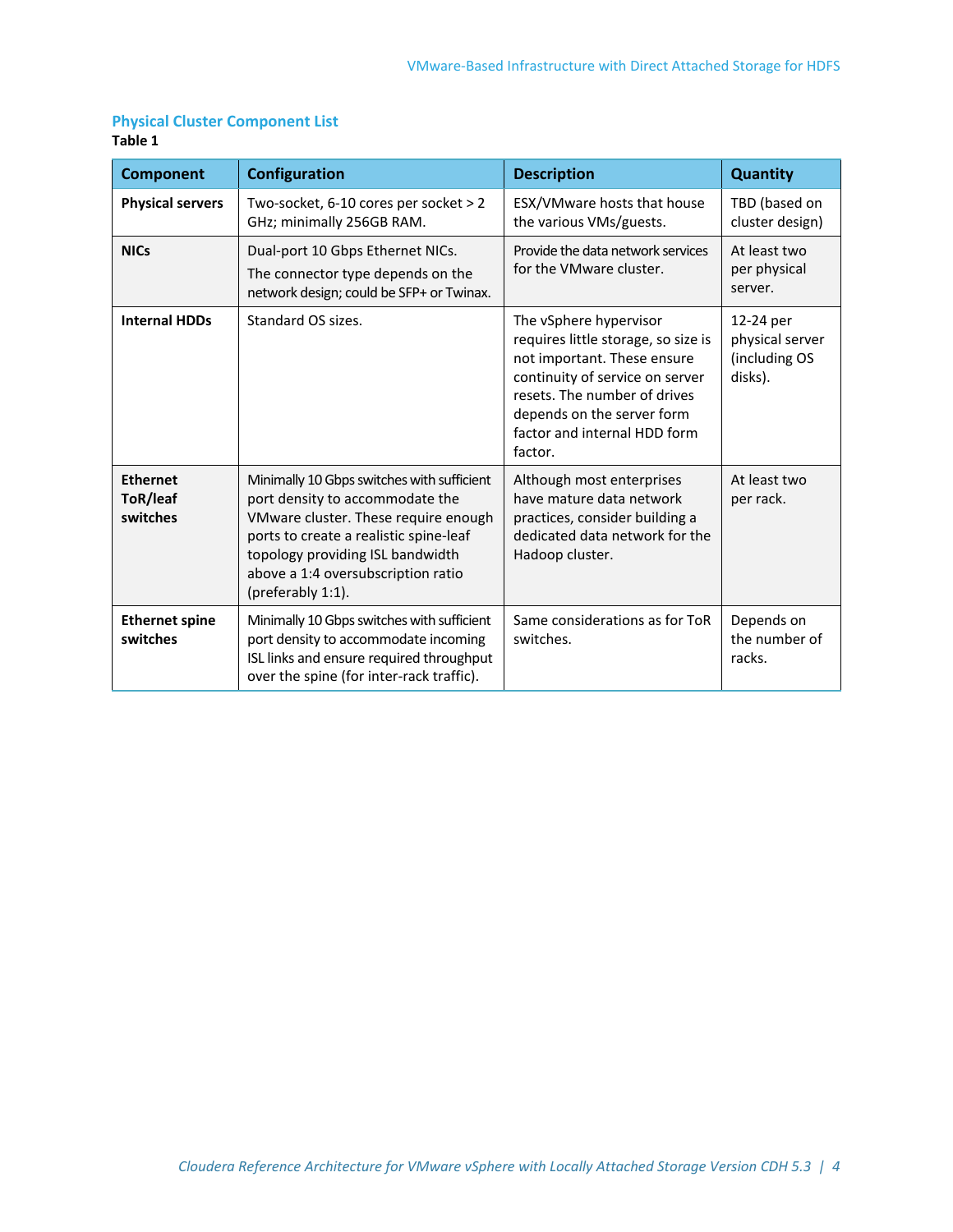## <span id="page-7-0"></span>**Logical Cluster Topology**

#### <span id="page-7-1"></span>**Logical VM Diagram Figure 2**



Do not allow more than one replica of an HDFS block on any particular physical node. This is ensured by configuring the Hadoop Virtualization Extensions [\(HVE\)](https://docs.google.com/a/cloudera.com/document/d/1Cv8r-3kMni0zLznlEqfwaMtDhuVmPz8lT97GdnLVR0U/edit%23heading=h.ucradzoted89).

The minimum requirements to build out the cluster are:

- 3x Master Nodes (VMs)
- 5x DataNodes (VMs)

The DataNode count depends on the size of HDFS storage to deploy. For simplicity, ensure that DataNodes cohabitate with YARN NodeManager roles. The following table identifies service roles for different node types.

Care must be taken to ensure that CPU and Memory resources are not overcommitted while provisioning these node instances on the virtualized infrastructure.

Craft Distributed Resource Scheduler (DRS) rules so that there is strong negative affinity between the master node VMs. This ensures that no two master nodes are provisioned or migrated to the same physical vSphere host. Alternately, this can also be achieved fairly easily when provisioning through vSphere Big Data Extensions by specifying "instancePerHost=1" which asserts that any host server should have at most one instance of a MasterNode VM (reference th[e BDE CLI guide](http://pubs.vmware.com/bde-1/topic/com.vmware.ICbase/PDF/vsphere-big-data-extensions-10-command-line-guide.pdf) for more details)

Care should also be taken to ensure automated movement of VMs is disabled. There should be no DRS or vMotion of VMs allowed in this deployment model. This is critical as VMs are tied to physical disks and movement of VMs within the cluster will result in data loss.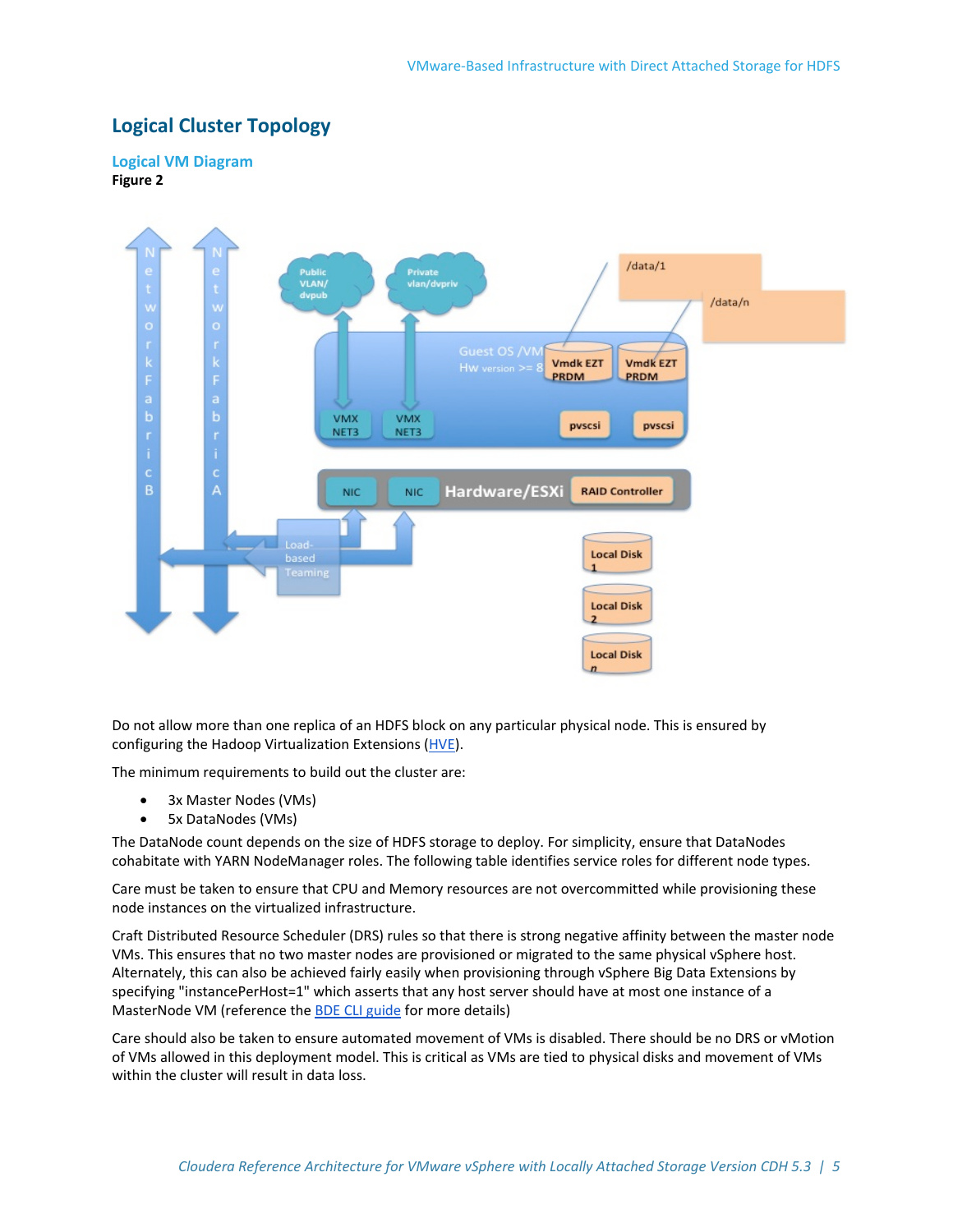|                              | <b>Master Node</b>                  | <b>Master Node</b>                 | <b>Master Node</b>                                                        | <b>YARN NodeManager Nodes</b><br>/HDFS Data Nodes 1n |
|------------------------------|-------------------------------------|------------------------------------|---------------------------------------------------------------------------|------------------------------------------------------|
| ZooKeeper                    | ZooKeeper                           | ZooKeeper                          | ZooKeeper                                                                 |                                                      |
| <b>HDFS</b>                  | NameNode,<br>Quorum<br>Journal Node | NameNode,<br>Quorum<br>JournalNode | Quorum JournalNode                                                        | DataNode                                             |
| <b>YARN</b>                  | Resource<br>Manager                 | Resource<br>Manager                | <b>History Server</b>                                                     | NodeManager                                          |
| <b>Hive</b>                  |                                     |                                    | MetaStore, WebHCat,<br>HiveServer2                                        |                                                      |
| <b>Management</b><br>(misc.) | Cloudera Agent                      | Cloudera Agent                     | Cloudera Agent, Oozie,<br>Cloudera Manager,<br><b>Management Services</b> | Cloudera Agent                                       |
| <b>Navigator</b>             |                                     |                                    | Navigator, Key<br><b>Management Services</b>                              |                                                      |
| <b>HUE</b>                   |                                     |                                    | <b>HUE</b>                                                                |                                                      |
| <b>SOLR</b>                  | Out of scope                        | Out of scope                       | Out of scope                                                              | Out of scope                                         |
| <b>HBASE</b>                 | <b>HMaster</b>                      | <b>HMaster</b>                     | <b>HMaster</b>                                                            | RegionServer                                         |
| Impala                       |                                     |                                    | Impala Statestore                                                         | Impalad (Impala Daemon)                              |

#### **Table 2**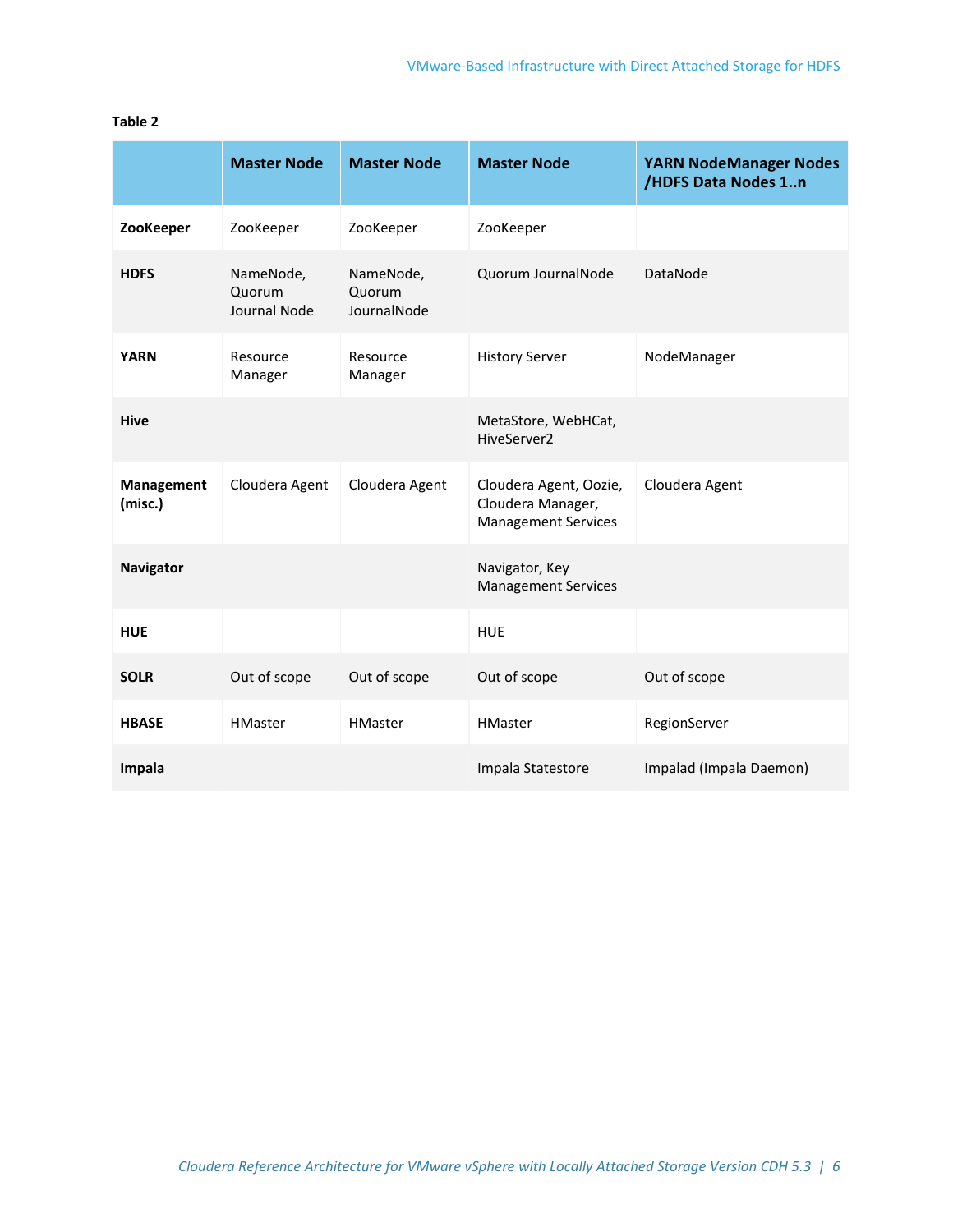The following table provides size recommendations for the VMs. This depends on the size of the physical hardware provisioned, as well as the amount of HDFS storage and the services running on the cluster.

#### **Table 3**

| <b>Component</b>                                                                                                                                       | Configuration                                                                                                                                                                                                                                                                                                             | <b>Description</b>                                                                                                                                                                                                                                                                                                                                                                    | <b>Quantity</b>                                          |
|--------------------------------------------------------------------------------------------------------------------------------------------------------|---------------------------------------------------------------------------------------------------------------------------------------------------------------------------------------------------------------------------------------------------------------------------------------------------------------------------|---------------------------------------------------------------------------------------------------------------------------------------------------------------------------------------------------------------------------------------------------------------------------------------------------------------------------------------------------------------------------------------|----------------------------------------------------------|
| <b>Master Nodes:</b><br>two-socket with 6-10<br>cores/socket > 2GHz;<br>minimally 128 GB RAM;<br>4-6 disks                                             | Do not house the active<br>NameNode/RM node and the<br>standby in the same chassis (if<br>using blades) or in the same rack<br>(if using rackmount servers).                                                                                                                                                              | These nodes house the<br>Cloudera Master services and<br>serve as the gateway/edge<br>device that connects the rest<br>of the customer's network to<br>the Cloudera cluster.                                                                                                                                                                                                          | Three (for<br>scaling up<br>to 100<br>cluster<br>nodes). |
| <b>YARN NodeManagers/HDFS</b><br>Data nodes:<br>two-socket with 6-10<br>cores/socket > 2GHz;<br>minimally 128 GB RAM;<br>no. of disks = no. of cores/2 | These are VMs that can be<br>deployed as needed on the<br>vSphere cluster, without over-<br>subscription of either CPU or<br>Memory resources. Configure<br>CPUs along physical socket<br>boundaries. According to<br>vmware, one VM per NUMA<br>node is advisable but up to two<br>VMs per NUMA node can be<br>deployed. | These nodes house the HDFS<br>DataNode roles and YARN<br>node managers, as well as<br>additional required services.<br>Adjust memory sizes based on<br>the number of services, or<br>provision additional capacity<br>to run additional services.<br>Disks can be provisioned<br>either as PRDM or with a<br>1:1:1 mapping of physical<br>disk: VMFS datastore: VMDK<br>virtual disk. | <b>TBD</b><br>(based on<br>customer<br>needs).           |

The following table provides recommendations for storage allocation.

#### **Table 4**

| Node/Role                | <b>Disk Layout</b>                                                                                                                                | <b>Description</b>                                                                                                                                                                                                                                                                      |
|--------------------------|---------------------------------------------------------------------------------------------------------------------------------------------------|-----------------------------------------------------------------------------------------------------------------------------------------------------------------------------------------------------------------------------------------------------------------------------------------|
| <b>Management/Master</b> | 1 x 200 GB OS.<br>$4 \times 1$ TB drives (2+2 RAID 10)<br>for database and HDFS<br>metadata.<br>2 x 100 GB drives as JBOD for<br>ZK and QJN each. | Drive capacity depends on the size of the<br>internal HDDs specified for the platform.<br>Cloudera recommends not fracturing the<br>filesystem layout into multiple smaller<br>filesystems. Instead, keep a separate "/" and<br>"/var".                                                 |
| <b>HDFS DataNodes</b>    | $1 \times 200$ GB OS.<br>$n \times 2$ TB HDDs.                                                                                                    | The drive capacity depends on the size of the<br>internal HDDs specified for the platform.<br>Avoid fracturing the filesystem layout into<br>multiple smaller filesystems. Instead, keep a<br>separate "/" and "/var".<br>We recommend more spindles for higher<br>throughput and IOPs. |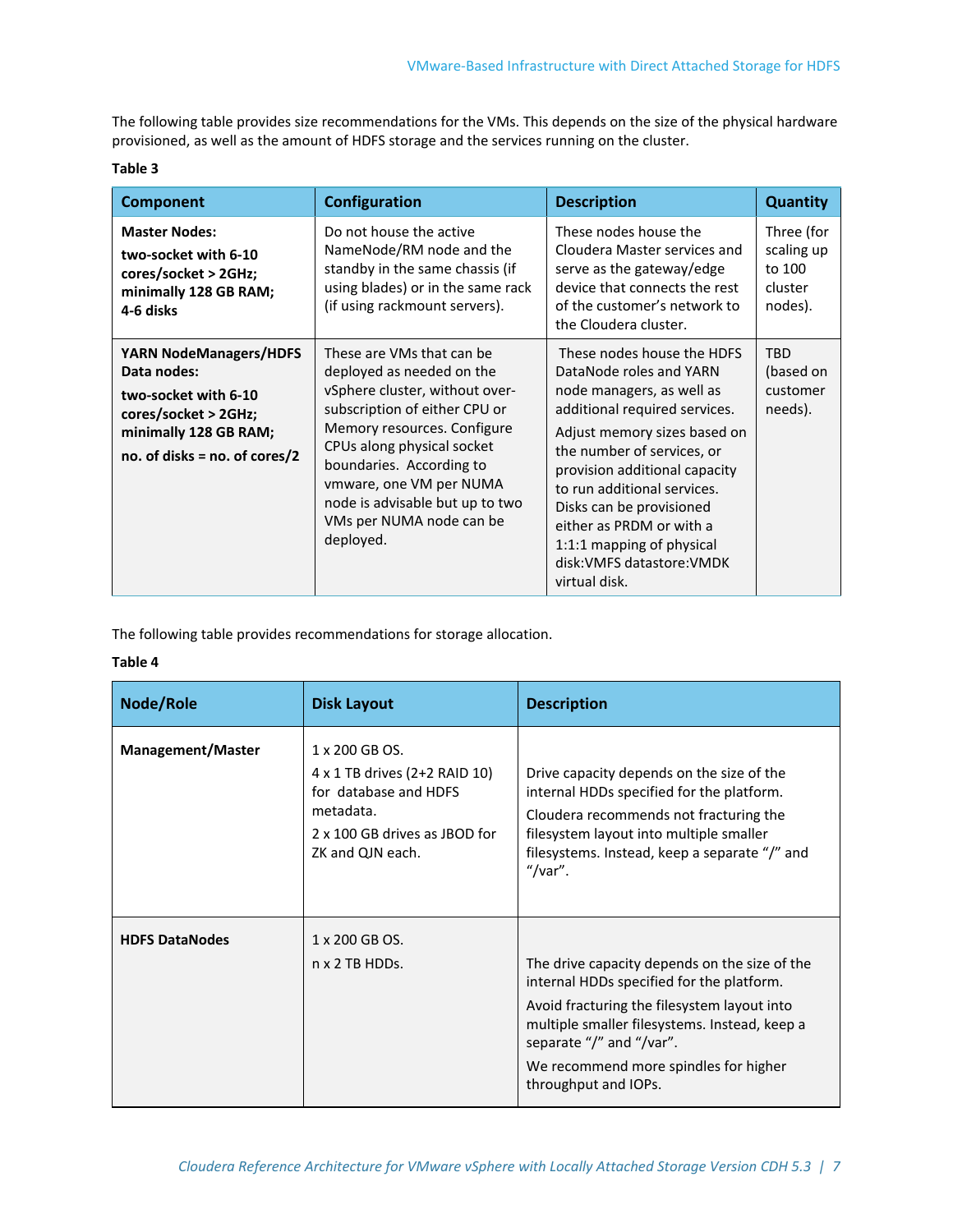## <span id="page-10-0"></span>**VMware vSphere Design Considerations**

#### <span id="page-10-1"></span>**Virtual Network Switch Configuration (vswitch)**

Standard vswitches may be employed, which need to be configured for each ESXi host in the cluster. Key configuration parameter to consider is the MTU size to ensure that the same MTU size being set at the physical switches, guest OS, ESXi VMNIC and the vswitch layers. This is relevant when enabling jumbo frames, which is recommended for Hadoop environments.

#### <span id="page-10-2"></span>**Storage Group Configuration**

Each provisioned disk is either -

- mapped to one vSphere datastore (which in turn contains one VMDK or virtual disk) or
- mapped to one raw device mapping (RDM)

#### <span id="page-10-3"></span>**Storage Configuration**

Set up virtual disks in "independent persistent" mode for optimal performance. Eager Zeroed Thick virtual disks provide the best performance.

Partition alignment at the VMFS layer depends on the storage vendor. Misaligned storage impacts performance.

Disable SIOC, and disable storage DRS.

#### <span id="page-10-4"></span>**vSphere Tuning Best Practices**

Power Policy is an ESXi parameter. The balanced mode may be the best option. Evaluate your environment and choose accordingly. In some cases, performance might be more important than power optimization.

Avoid memory and CPU over-commitment, and use large pages for Hypervisor (which is the default).

For network tuning, enable advanced features such as TSO, LRO, scatter gather, and so on interrupt coalescing.

## <span id="page-10-5"></span>**Guest OS Considerations**

Assume that the guest OS is a flavor of Linux.

Special tuning parameters may be needed to optimize performance of the guest OS in a virtualized environment. In general, normal tuning guidelines apply, but specific tuning might be needed depending on the virtualization driver used.

#### <span id="page-10-6"></span>**Generic Best Practices**

Minimize unnecessary virtual hardware devices. Choose the appropriate virtual hardware version; check the latest version and understand its capabilities.

#### <span id="page-10-7"></span>**NIC Driver Type**

VMXNET3 is supported in RHEL 6.x and CentOS 6.x with the installation of VMware tools.

- Tune the MTU size for jumbo frames at the guest level as well as ESXi and switch level.
- Enable TCP segmentation offload (TSO) at the ESXi level (should be enabled by default). Only VMXNET3 drivers at the Guest layer can leverage this.
- Similarly, other offload features can be leveraged only when using the VMXNET3 driver.
- Use regular platform tuning parameters, such as ring buffer size. However, RSS and RPS tuning must be specific to the VMXNET3 driver.

#### <span id="page-10-8"></span>**HBA Driver Type**

Use the PVSCSI storage adapter. This provides the best performance characteristics (reduced CPU utilization and increased throughput), and is optimal for I/O-intensive guests (as with Hadoop).

- Tune queue depth in the guest OS SCSI driver.
- Disk partition alignment -- Typically if VMFS is already aligned, this is not necessary (TBD for Linux).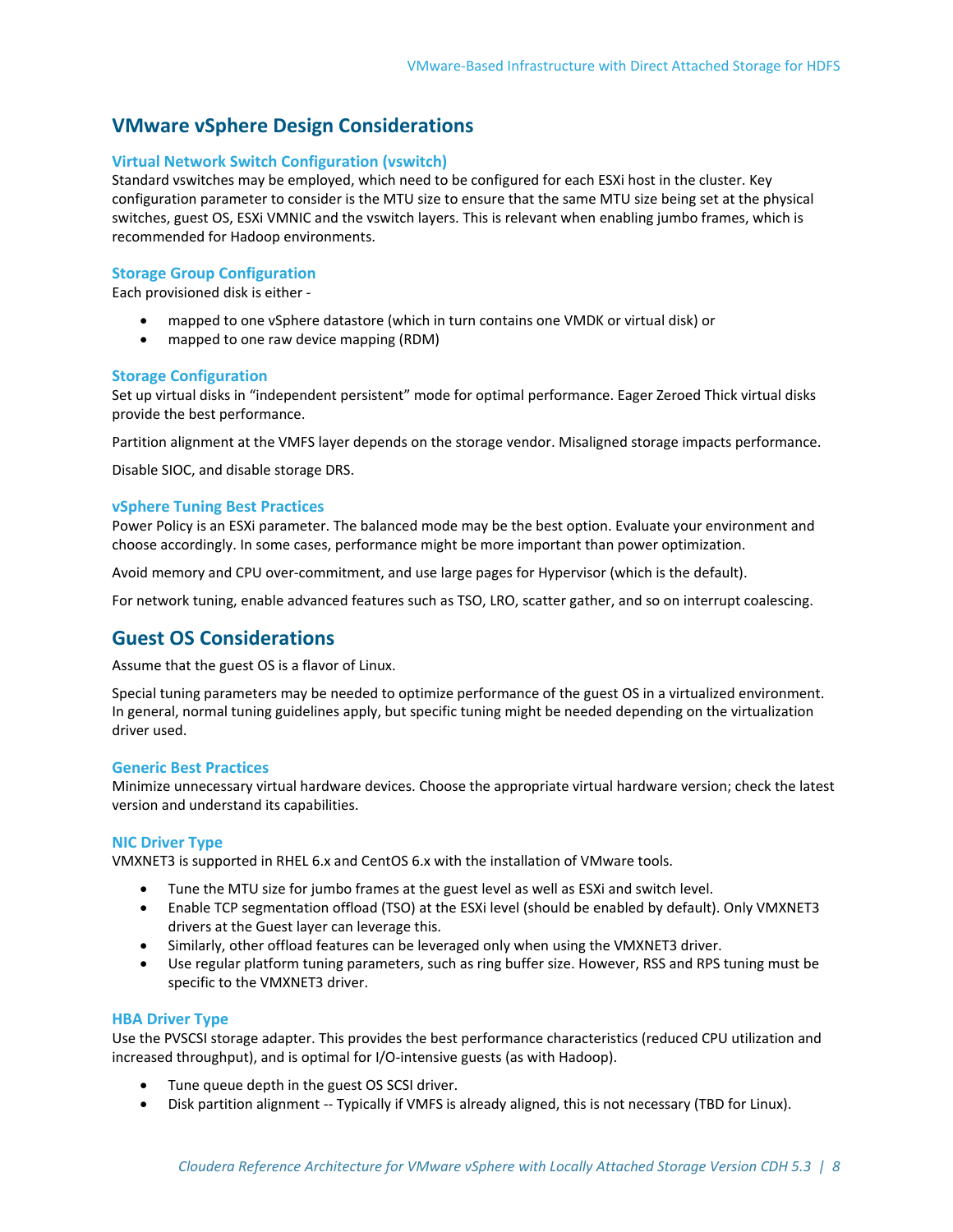#### <span id="page-11-0"></span>**I/O Scheduler**

The I/O scheduler used for the OS disks might need to be different if using VMDKS. Instead of using CFQ, use deadline or noop elevators. This varies and must be tested. Any performance gains must be quantified appropriately; for example, 1-2% improvement vs. 10-20% improvement).

#### <span id="page-11-1"></span>**Memory Tuning**

Disable or minimize anonymous paging by setting vm.swappiness=0 or 1.

VMs that fit on a single NUMA node will get 100% local memory accesses automatically.

# <span id="page-11-2"></span>**Cloudera Software stack**

Guidelines for installing the Cloudera stack on this platform are nearly identical to those for bare-metal. [This is](http://www.cloudera.com/content/cloudera/en/documentation.html)  addressed in [various documents on Cloudera's website.](http://www.cloudera.com/content/cloudera/en/documentation.html)

## <span id="page-11-3"></span>**Enabling Hadoop Virtualization Extensions (HVE)**

Referring to the HDFS-side HVE JIRA [\(https://issues.apache.org/jira/browse/HADOOP-8468\)](https://issues.apache.org/jira/browse/HADOOP-8468), following are considerations for HVE:

- 1. 1. VMs on the same physical host are affected by the same hardware failure. In order to match the reliability of a physical deployment, replication of data across two virtual machines on the same host should be avoided.
- 2. 2. The network between VMs on the same physical host has higher throughput and lower latency and does not consume any physical switch bandwidth.
- 3. Thus, we propose to make hadoop network topology extendable and introduce a new level in the hierarchical topology, a node group level, which maps well onto an infrastructure that is based on a virtualized environment.

The following diagram illustrates the addition of a new layer of abstraction (in red) called NodeGroups. The NodeGroups represent the physical hypervisor on which the nodes (VMs) reside.

#### **Figure 3**



All VMs under the same node group run on the same physical host. With awareness of the node group layer, HVE refines the following policies for Hadoop on virtualization:

#### <span id="page-11-4"></span>**Replica Placement Policy**

- No duplicated replicas are on the same node or nodes under the same node group.
- First replica is on the local node or local node group of the writer.
- Second replica is on a remote rack of the first replica.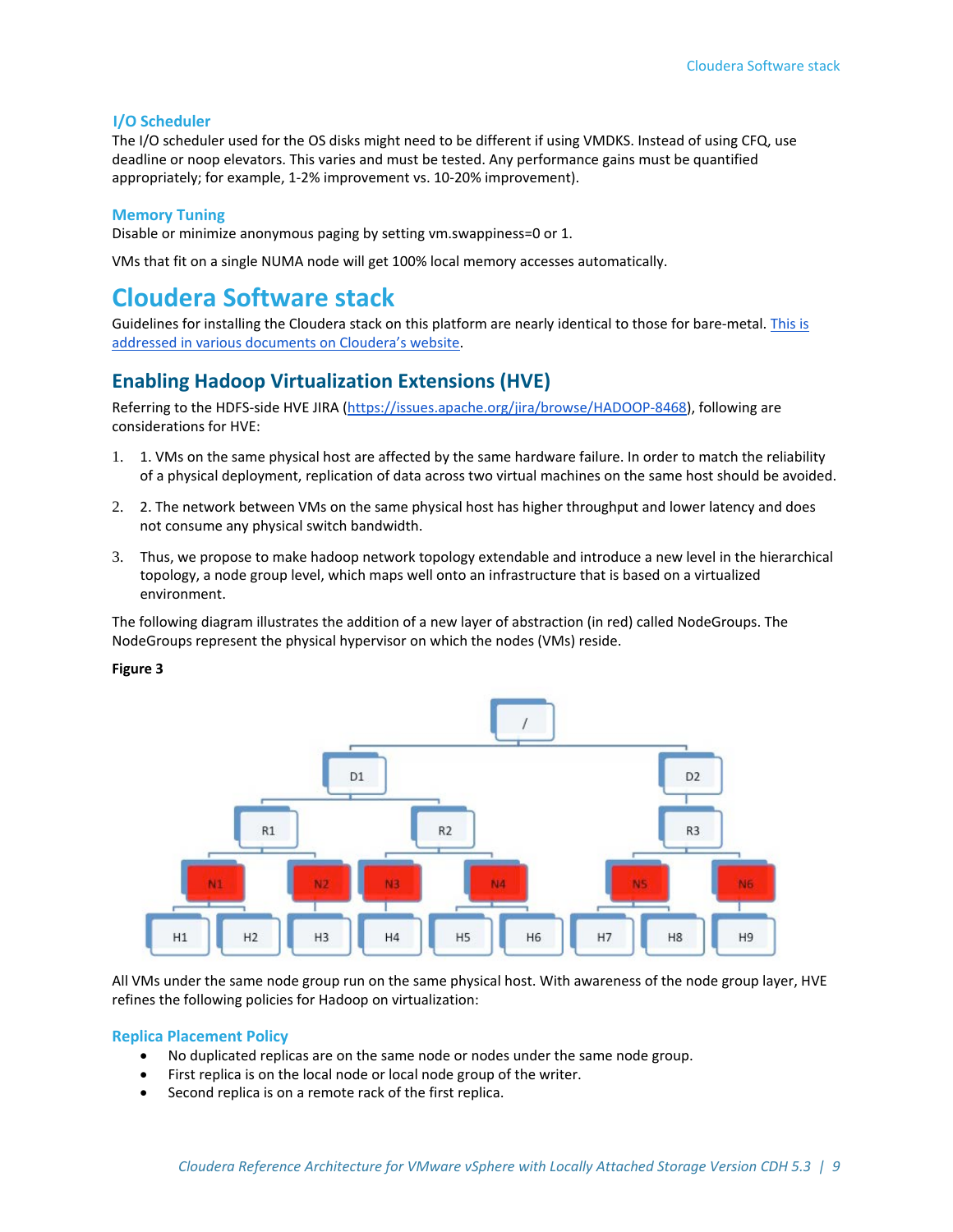- Third replica is on the same rack as the second replica.
- The remaining replicas are located randomly across rack and node group for minimum restriction.

#### <span id="page-12-0"></span>**Replica Choosing Policy**

• The HDFS client obtains a list of replicas for a specific block sorted by distance, from nearest to farthest: local node, local node group, local rack, off rack.

#### <span id="page-12-1"></span>**Balancer Policy**

- At the node level, the target and source for balancing follows this sequence: local node group, local rack, off rack.
- At the block level, a replica block is not a good candidate for balancing between source and target node if another replica is on the target node or on the same node group of the target node.

HVE typically supports failure and locality topologies defined from the perspective of virtualization. However, you can use the new extensions to support other failure and locality changes, such as those relating to power supplies, arbitrary sets of physical servers, or collections of servers from the same hardware purchase cycle.

Using Cloudera Manager, configure the following in safety valves:

- HDFS
	- hdfs core-site.xml:

```
<property>
    <name>net.topology.impl</name>
      <value>org.apache.hadoop.net.NetworkTopologyWithNodeGroup</
      value>
</property>
<property>
    <name>net.topology.nodegroup.aware</name>
    <value>true</value>
</property>
<property>
    <name>dfs.block.replicator.classname</name> 
      <value>org.apache.hadoop.hdfs.server.blockmanagement.BlockP
      lacementPolicyWithNodeGroup</value>
</property>
```
• In mapred-site.xml, add the following properties and values:

```
<property>
      <name>mapred.jobtracker.nodegroup.aware</name>
      <value>true</value>
</property>
<property>
      <name>mapred.task.cache.levels </name>
<value>3</value>
</property>
```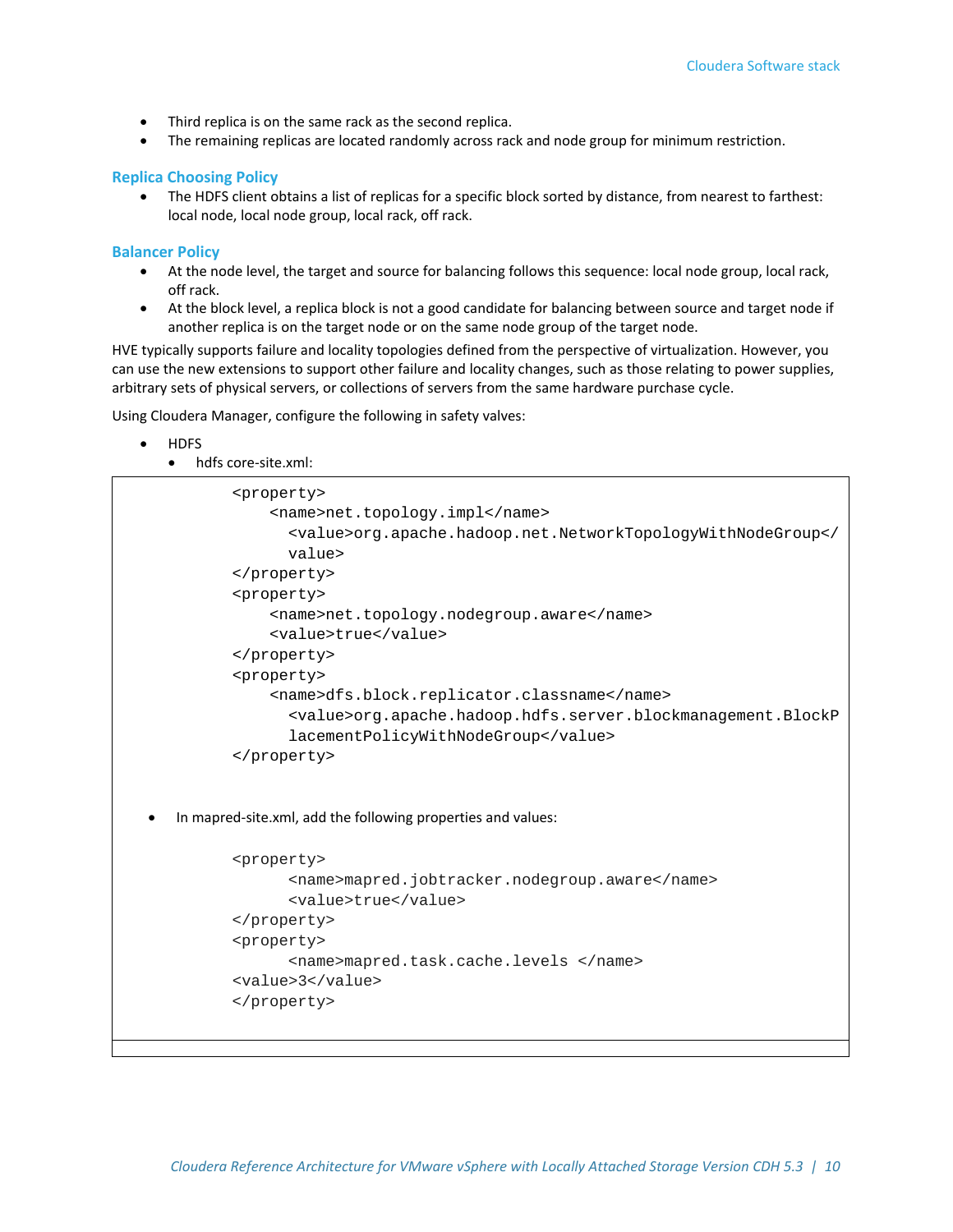Establish the Topology:

• Create a topology data file; for example:

|  | 192.168.x.1 /rack1/nodegroup1   |
|--|---------------------------------|
|  | 192.168.x.2 /rack1/nodegroup1   |
|  | 192.168.x.3 /rack2/nodegroup1   |
|  | $192.168.x.4$ /rack2/nodegroup2 |
|  | $192.168.x.5$ /rack3/nodegroup1 |
|  | $192.168.x.6$ /rack3/nodegroup2 |

• Create a topology script; the following is from [http://ofirm.wordpress.com/2014/01/09/exploring-the](http://ofirm.wordpress.com/2014/01/09/exploring-the-hadoop-network-topology/)[hadoop-network-topology/\)](http://ofirm.wordpress.com/2014/01/09/exploring-the-hadoop-network-topology/)

```
#!/bin/bash 
HADOOP_CONF=/usr/local/hadoop-1.2.1/conf
echo `date` input: $@ >> $HADOOP_CONF/topology.log
while [s# -gt 0] ; do
 nodeArg=$1
 exec< ${HADOOP_CONF}/topology.data
 result=""
 while read line ; do
   ar=( $line )
   if [ "\frac{1}{2}{ar[0]}" = "$nodeArg" ] ; then
     result='${ar[1]}"fi
 done
 shift
 if [ -z "$result" ] ; then
#echo -n "/default/rack "
    echo -n "/rack01"
 else
   echo -n "$result "
 fi
done
```
- Place the topology data file and script in the same location on each node in your cluster. Specify the location using set [topology.script.file.name](http://topology.script.file.name/) (in conf/hadoop-site.xml).
	- The file must be an executable script or program.
	- You can also set **topology.script.file.name** using Cloudera Manager.